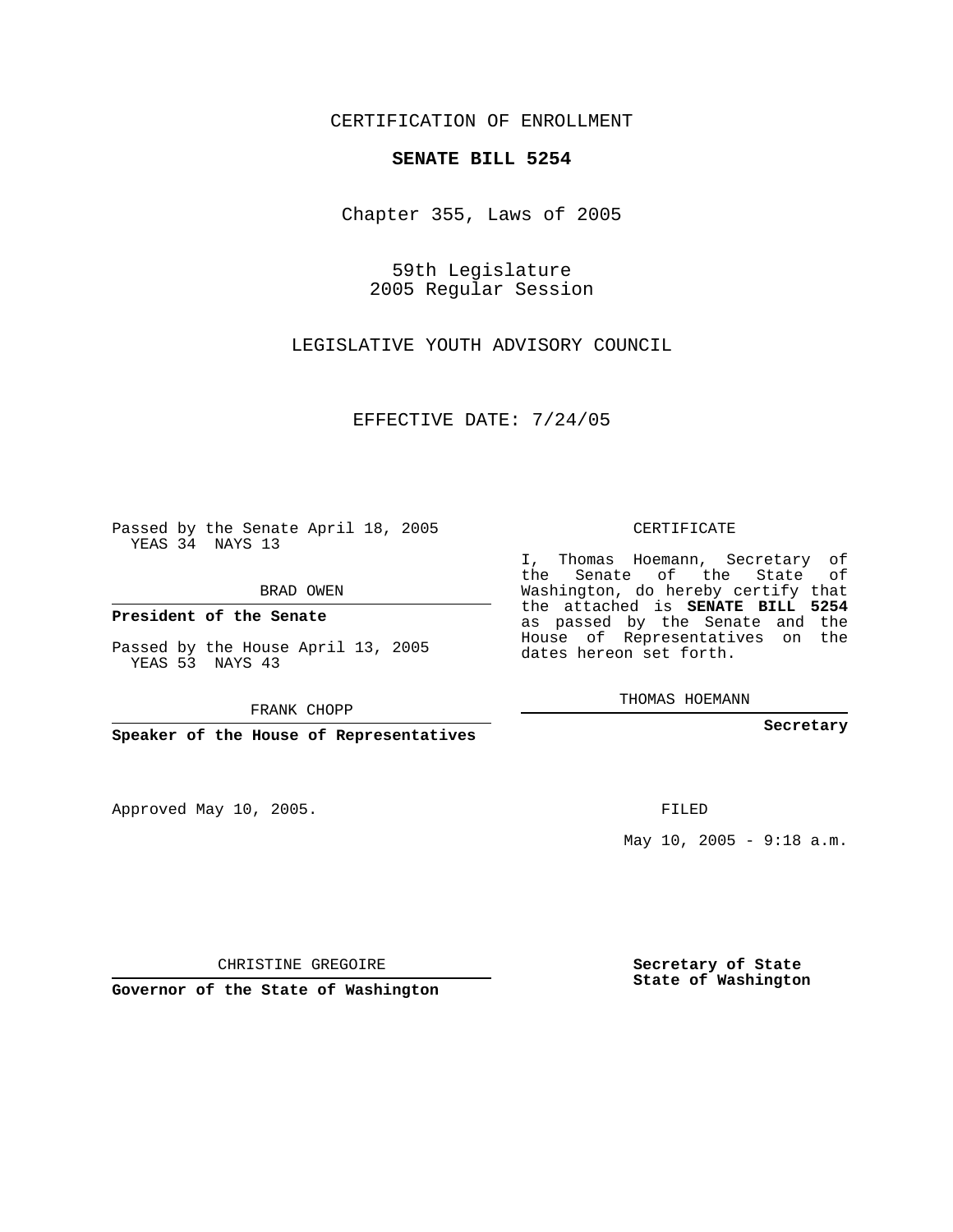## **SENATE BILL 5254** \_\_\_\_\_\_\_\_\_\_\_\_\_\_\_\_\_\_\_\_\_\_\_\_\_\_\_\_\_\_\_\_\_\_\_\_\_\_\_\_\_\_\_\_\_

\_\_\_\_\_\_\_\_\_\_\_\_\_\_\_\_\_\_\_\_\_\_\_\_\_\_\_\_\_\_\_\_\_\_\_\_\_\_\_\_\_\_\_\_\_

## AS AMENDED BY THE HOUSE

Passed Legislature - 2005 Regular Session

**State of Washington 59th Legislature 2005 Regular Session By** Senators Jacobsen, Rasmussen, Franklin, McAuliffe and Kohl-Welles Read first time 01/19/2005. Referred to Committee on Government Operations & Elections.

 AN ACT Relating to a legislative youth advisory council; and adding a new section to chapter 28A.300 RCW.

BE IT ENACTED BY THE LEGISLATURE OF THE STATE OF WASHINGTON:

 NEW SECTION. **Sec. 1.** A new section is added to chapter 28A.300 RCW to read as follows:

 (1) The legislative youth advisory council is established to examine issues of importance to youth, including but not limited to education, employment, strategies to increase youth participation in state and municipal government, safe environments for youth, substance abuse, emotional and physical health, foster care, poverty, homelessness, and youth access to services on a statewide and municipal basis.

 (2) The council consists of twenty-two members as provided in this subsection who, at the time of appointment, are aged fourteen to eighteen. The council shall select a chair from among its members. (a) Five members shall be selected by each of the two major caucuses in the senate, appointed by the secretary of the senate.

(b) Five members shall be selected by each of the two major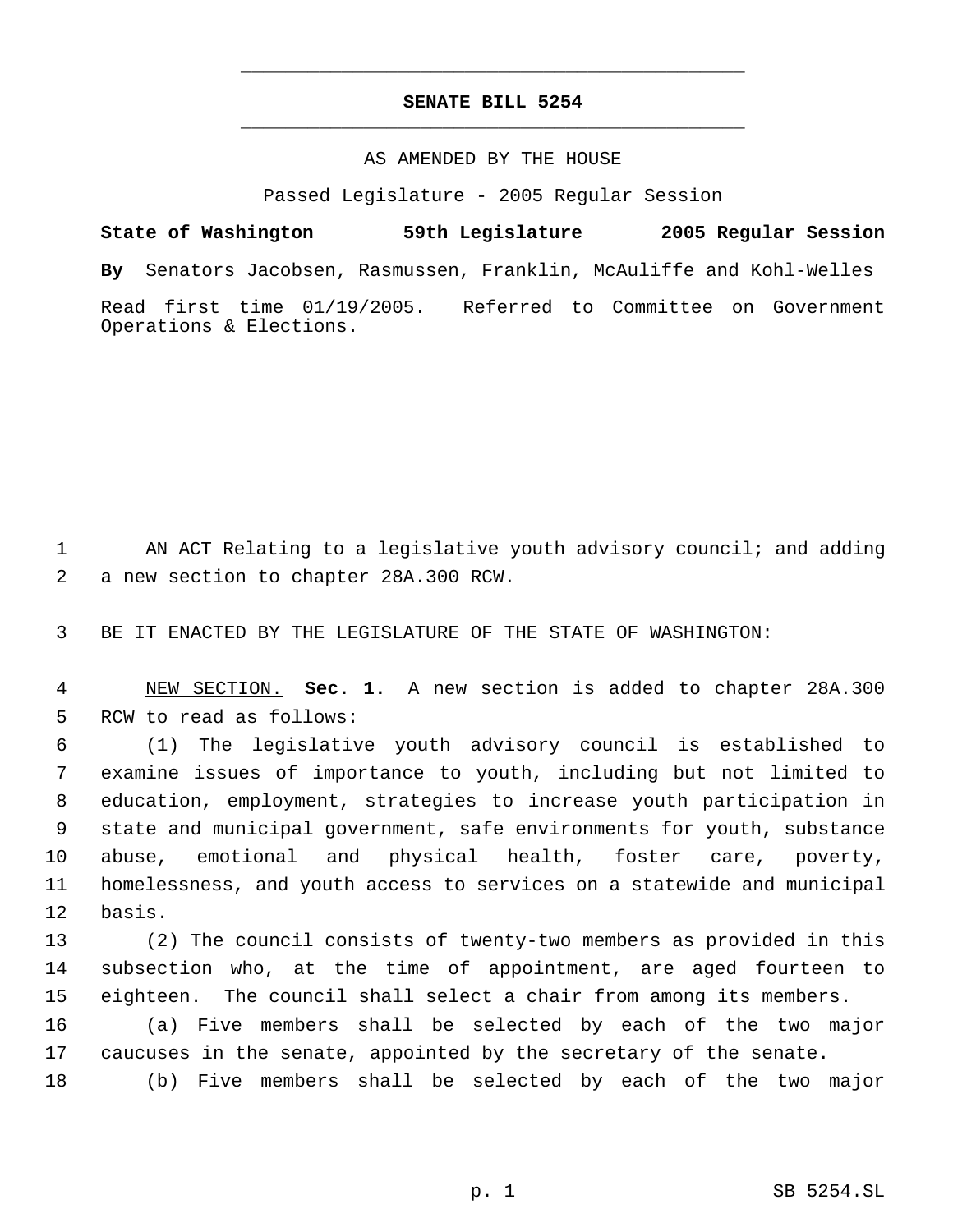caucuses in the house of representatives, appointed by the chief clerk of the house of representatives.

(c) The governor shall appoint two members.

 (3) Except for initial members, members shall serve two-year terms, and if eligible, may be reappointed for subsequent two-year terms. One-half of the initial members shall be appointed to one-year terms, and these appointments shall be made in such a way as to preserve overall representation on the committee.

(4) The council shall have the following duties:

 (a) Advising the legislature on proposed and pending legislation, including state budget expenditures and policy matters relating to youth;

 (b) Advising the standing committees of the legislature and study commissions, committees, and task forces regarding issues relating to youth;

 (c) Conducting periodic seminars for its members regarding leadership, government, and the legislature; and

 (d) Reporting annually by December 1 to the legislature on its activities, including proposed legislation that implements recommendations of the council.

 (5) In carrying out its duties under subsection (4) of this section, the council may meet at least three times but not more than six times per year, including not more than two public hearings on issues of importance to youth.

 (6) Members shall be reimbursed as provided in RCW 43.03.050 and 43.03.060.

 (7) The office of superintendent of public instruction shall provide administration, coordination, and facilitation assistance to the council. The senate and house of representatives may provide policy and fiscal briefings and assistance with drafting proposed legislation. The senate and the house of representatives shall each develop internal policies relating to staff assistance provided to the council. Such policies may include applicable internal personnel and practices guidelines, resource use and expense reimbursement guidelines, and applicable ethics mandates. Provision of funds, resources, and staff, as well as the assignment and direction of staff, remains at all times within the sole discretion of the chamber making the provision.